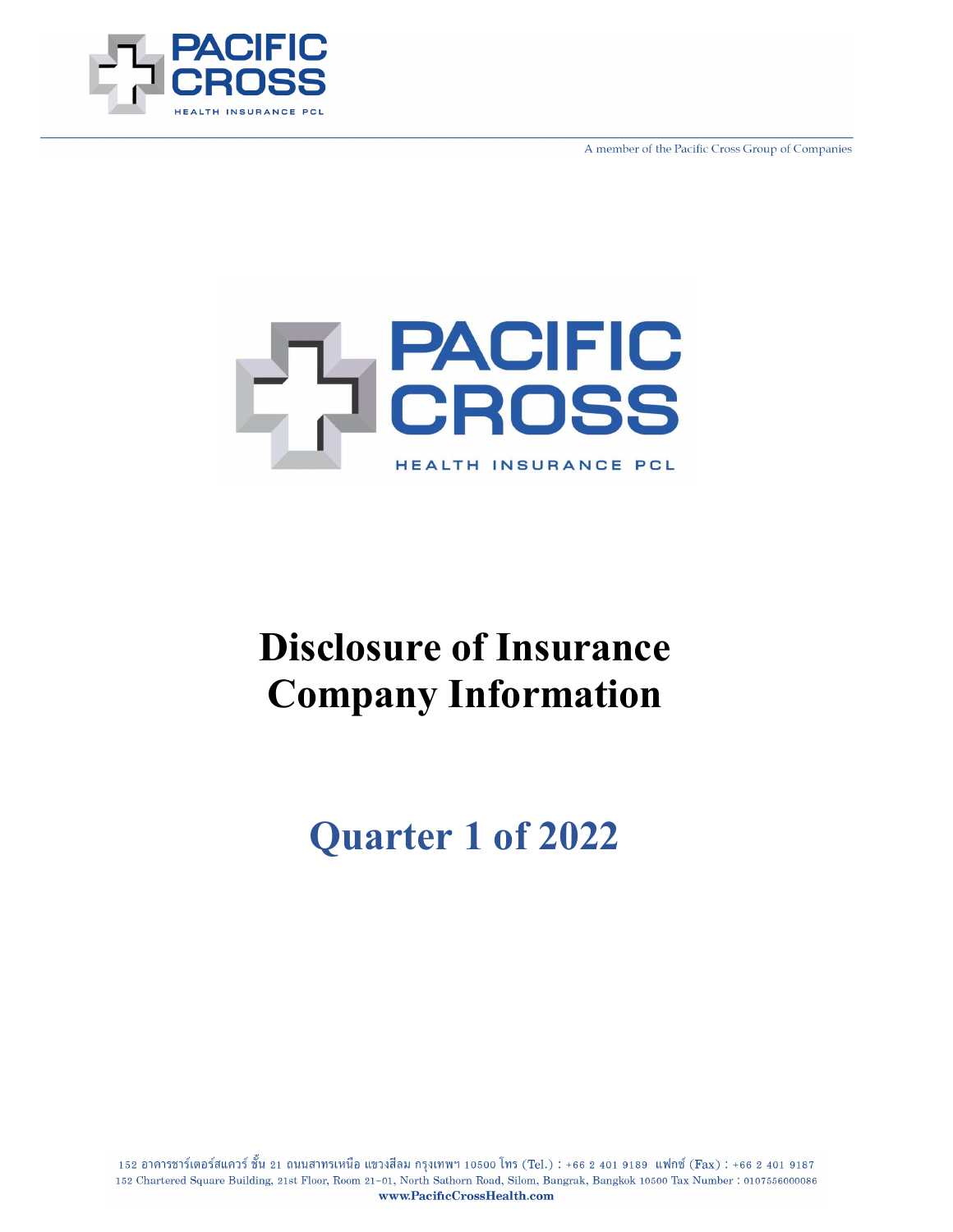

A member of the Pacific Cross Group of Companies

#### **Disclosure Form (Attached to the Registrar's Order No. 72 /2020)**

#### **Subject: Disclosure of information of non-life insurance companies**

The Company has reviewed the information disclosed with caution and the Company confirms that the information is accurate, complete, not false, does not mislead others and does not lack of information that should be reported in essence. The accuracy of all information disclosed by the Company is certified.

Signed

Mr. Thomas P. Thomson Chief Executive Officer

Om M Signed

Mr. Piyapadh Vana-Ukirt **Director** 

Information Disclosed on May 18, 2022 and Disclosure as at Quarter 1/2022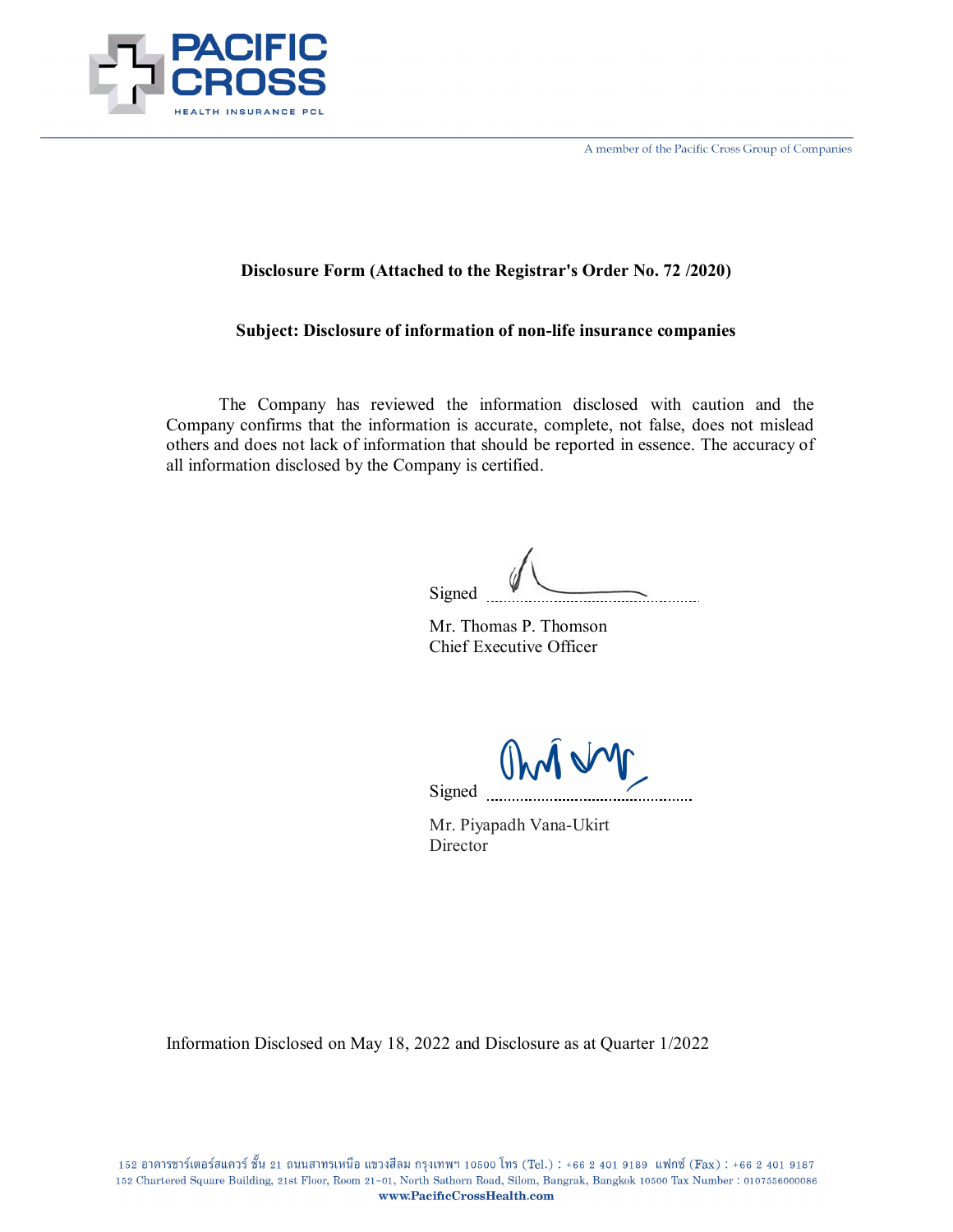

### **1. Capital Adequacy of the Company**

#### **Policy**

To ensure that the operation of Pacific Cross Health Insurance PCL is efficient and effective, with adequate levels of control and acceptable capital, the Company has set policies and measures to manage Capital Adequacy of the Company's Investment Policy Framework and Risk Management. The Board of Directors is responsible for supervising and overseeing the agencies related to the management in order to comply with policies and measures of the Capital Fund Management of the Company and to ensure that the Company is properly monitored and timely updated.

#### **Objective**

The purpose of this policy is to help the Company effectively manage assets and liabilities, supervises, monitors and evaluates investment in the Company's assets. Investments in those assets will be held by the Investment Committee for the benefit of the Company's mission and objectives.

#### **Capital Management and Capital Adequacy Assessment**

In 2022, the Company has policies to set a Capital Adequacy Ratio of not less than **200%**, which is not lower than the benchmark of the OIC. Percentage regulated by law is at **140%**. This includes the management of the Company's capital level as per the risk level as follows.

- 1. Determine the level of adequacy of the acceptable capital and not lower than the benchmark used as guidelines for maintaining the level of Capital Adequacy to appropriately accommodate the risk of business operation.
- 2. Communicate the risk level of Capital Adequacy level acceptable for the relevant authorities in order to practice.
- 3. In any action that may affect the capital required for various risks such as the substantial insurance, the unit who owns such risk will have to assess the impact of the fund and submit it to the management for approval.
- 4. Market risk of the investment in the Stock Exchange which is a major risk of the Capital Fund of the Company, the Investment Unit will calculate the Capital Adequacy Ratio from the change in the value of investment securities and reports to the Investment Committee regularly.
- 5. When there is an event indicating that it will affect the Capital Adequacy Ratio of the Company significantly, the management will report to the Executive Board immediately.